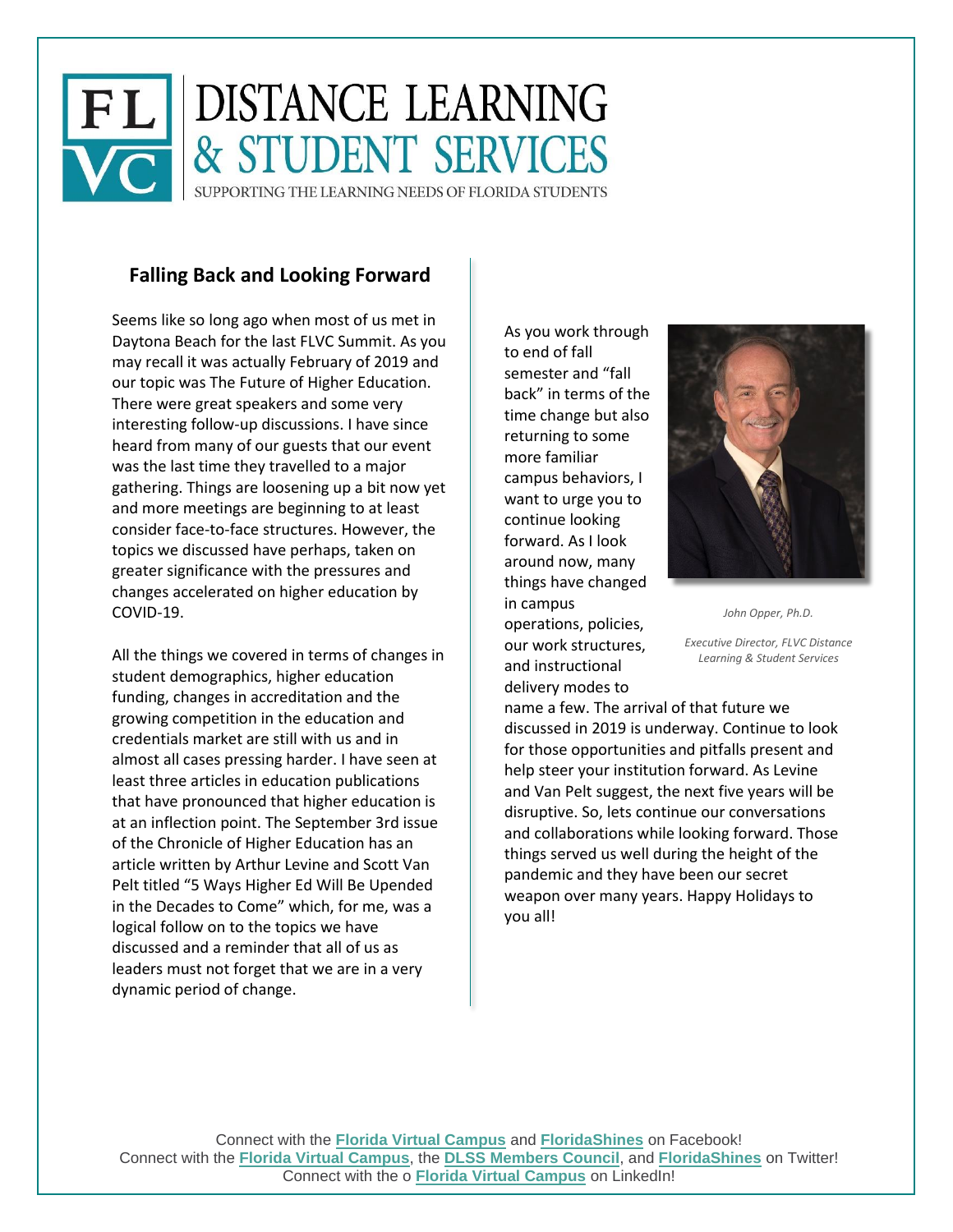

## **College 101 Series Draws Thousands**

Thousands attended five College 101 events held virtually in September and October that gave students all the information they need to apply, pay for, and go to college.

Almost 5,000 people registered to attend College 101: What to do, when to do it, and how, a free, four-night event held Sept. 20-23.

Videos for each College 101 session can be viewed at [https://www.floridashines.org/go-to-college/get](https://www.floridashines.org/go-to-college/get-ready-for-college/college-101-event)[ready-for-college/college-101-event.](https://www.floridashines.org/go-to-college/get-ready-for-college/college-101-event)

The first night of the series, titled "Explore," featured Dr. Amanda Sterk, director of dual enrollment at Florida Southwestern State College and the author of College UnMazed, who detailed the multiple pathways to success for students including career and technical programs and certificates and two-year and four-year degrees.

Night two of College 101 was the "Apply" session featuring a presentation from Christine Sylvain, founder and executive director of the Path to College, who explained the various components of the college application, including letters of recommendation and essays and personal statements and how students can make theirs shine.

The third session, "Fund," detailed for students and their families the three main ways to pay for college.

Featured speaker Daniel Barkowitz, assistant vice president of financial aid and veterans' affairs at Valencia College, talked about the types and sources of financial aid, the formulas used to determine a student's eligibility and when and how to apply.

The final night of College 101 was titled "Go" and featured a presentation from Tron Lippett, assistant director of enrollment at Broward College, who told students the steps they need to take after they have been accepted to college to make sure they start the fall semester strong.

Each College 101 session also featured brief presentations from current Florida college students who discussed their experiences in exploring and applying to colleges, applying for financial aid and how they have been able to thrive while in college.

Another College 101 session, "Filling out the FAFSA" was held Oct. 19, that showed students how to complete the Free Application for Federal Student Aid (FAFSA).

Dr. Karemah Manselle, associate director in the Office of Student Financial Assistance at the University of Central Florida, reviewed the FAFSA form screen by screen and detailed the common mistakes to avoid when filling it out. A team of financial aid experts was on hand to answer questions during and after the presentation. A recording of the session is available at [https://www.floridashines.org/go-to](https://www.floridashines.org/go-to-college/get-ready-for-college/college-101-finishing-the-fafsa)[college/get-ready-for-college/college-101-finishing-the-fafsa.](https://www.floridashines.org/go-to-college/get-ready-for-college/college-101-finishing-the-fafsa)

The College 101 series was made possible through a collaboration of 17 statewide partners including: AVID, Broward County Public Schools, Broward College, College UnMazed, FASFAA, Florida College Access Network, Florida Department of Education, Florida PTA, Florida School Counselor Association, FL TRIO, FloridaShines, Osceola County School District, Office of Student Financial Assistance, Path to College Fellowship, Polk County Public Schools, Take Stock in Children and Valencia College.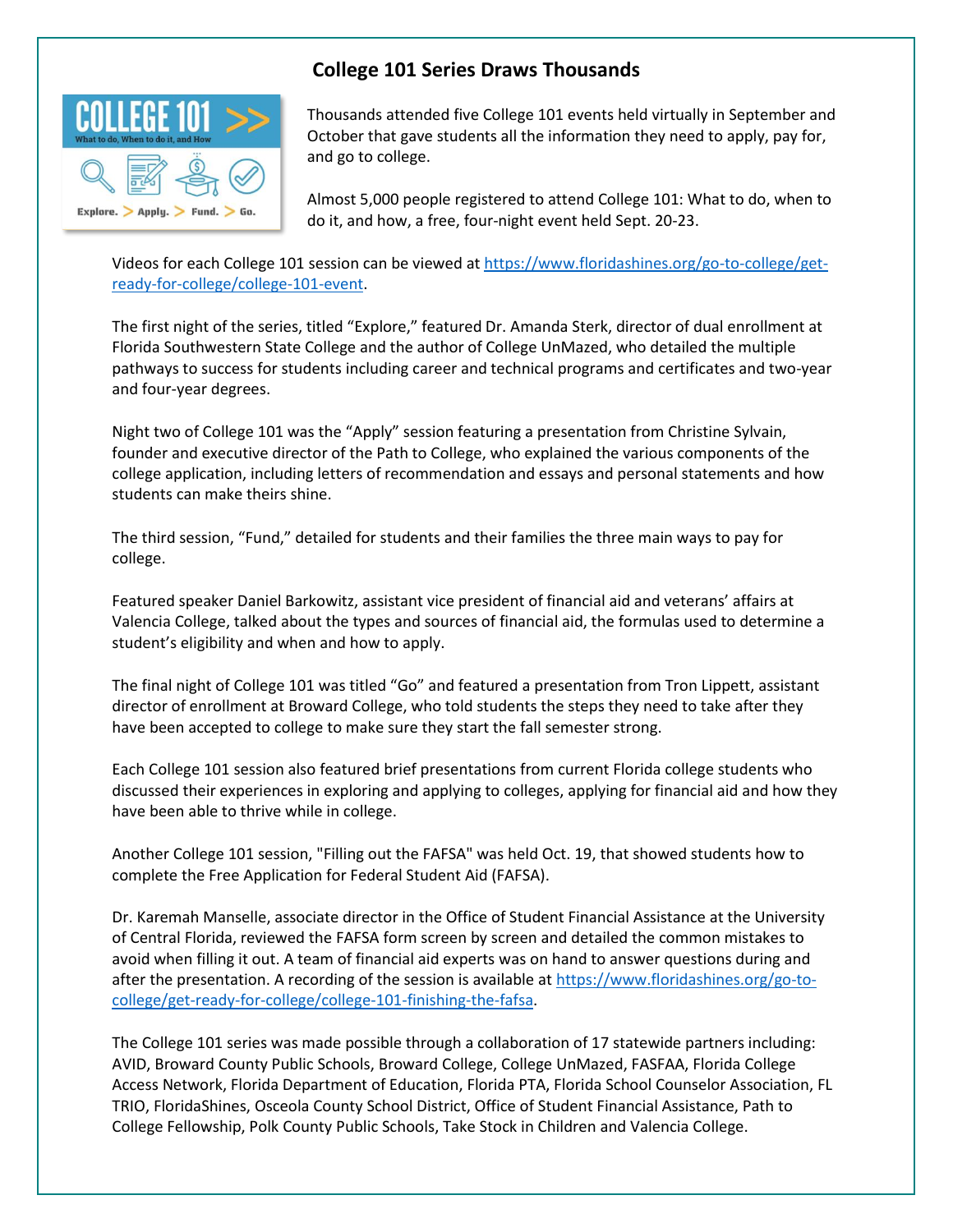# **News from the Florida Instructional Designer Network**

#### *Florida IDN webinar scheduled for Dec. 6.*

The Florida Instructional Designer Network will hold a webinar "Cultivating Active Learning Opportunities in Online Courses to Improve Student Learning Outcomes" on Dec. 6 from 2:00-2:50 p.m. (ET). Guest speakers will be Alyssa Albrecht and Ashley Salter with the University of Central Florida.



Visit the IDN website a[t https://dlss.flvc.org/idn](https://dlss.flvc.org/idn) for resources and webinar recordings. Subscribe to the listserv and receive newsletters and announcements on professional development, career opportunities as well as rich resources shared by the IDN community members.

# **The IDN Digital Badges Pilot Project**

The IDN has implemented a digital badge system. Starting from this fall, qualified IDN event and webinar participants will be awarded digital badges, which they can include in their annual performance review with their employers and proudly share on their social media accounts. Participating in at least two IDN webinars/events in Fall 2021, you will earn an IDN Professional Development Award badge. Digital badges and awards are also available for the IDN guest speakers and partners.

## **FLVC Presents at Open Ed Conference**



FLVC staff gave a presentation on Oct. 18 at the virtual Open Education Conference with members of the Textbook Cost Indicators Working Group about the work that has been completed to include textbook cost indicators in the State Online Course Catalog. There are currently 777 zero textbook cost course sections viewable in the Catalog to students for spring 2022.

The FLVC wants to thank Josh Hill of Hillsborough Community College and Dr. Ujjwal Chakraborty with Florida State College at Jacksonville for participating in the presentation and sharing their institutions' experiences and best practices.

# **Congratulations!**

Please join us in congratulating the following Florida institutions for having one or more courses recently Quality Matters-Certified:

- College of the Florida Keys
- Florida Atlantic University
- Florida International University
- University of North Florida

**[View All QM-Certified Courses >>](https://www.qualitymatters.org/reviews-certifications/qm-certified-courses?utm_source=a.+Quality+Matters+Digital+Communications&utm_campaign=a1eb091b04-EMAIL_HE_oct_2021_newsletter&utm_medium=email&utm_term=0_355a0627da-a1eb091b04-34158737&goal=0_355a0627da-a1eb091b04-34158737)**